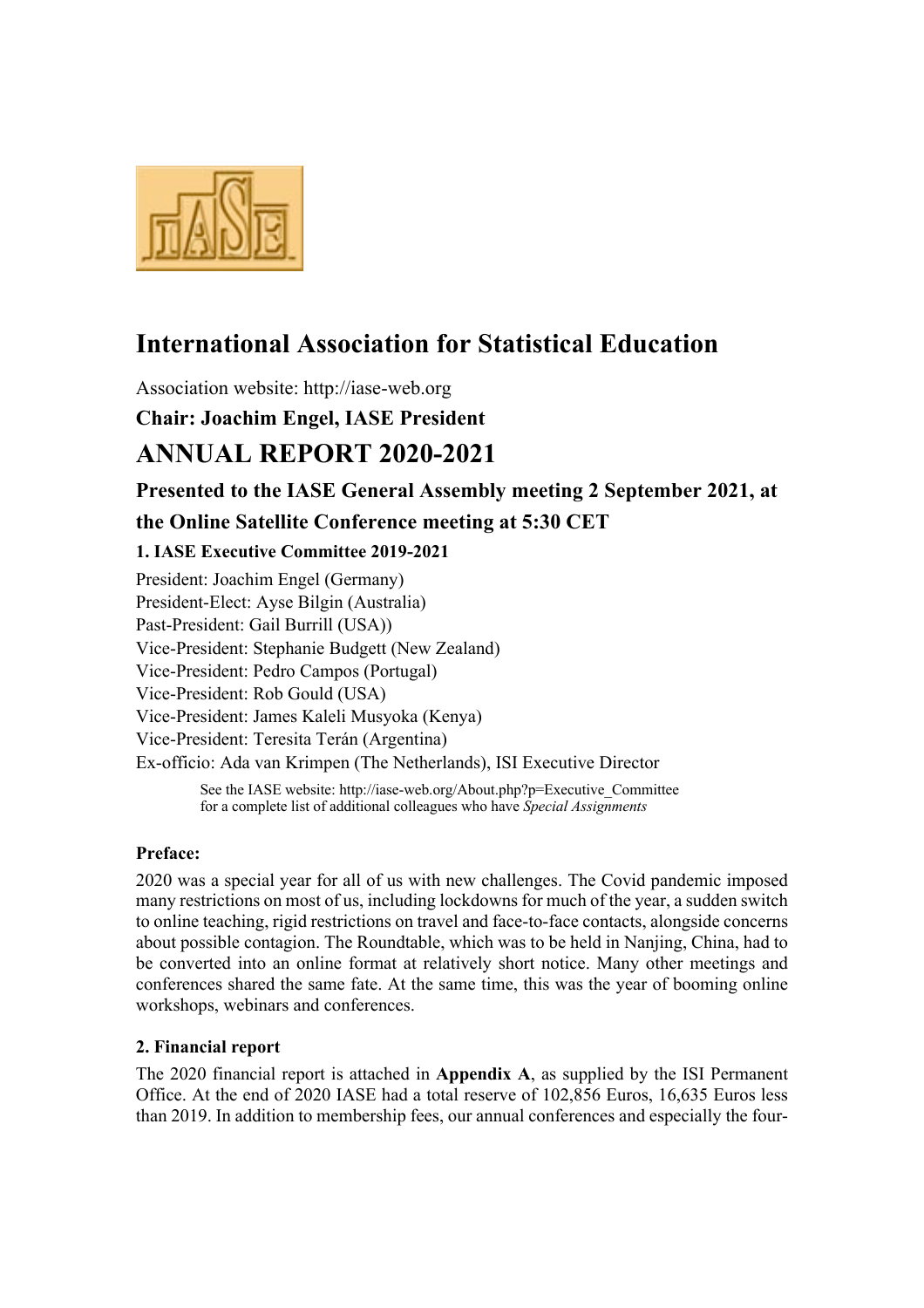yearly ICOTS, are an important source to raise revenues for IASE, needed to pay for many operational expenses. The 2020 Roundtable, being converted into an online format at short notice, was free of charges, so that the association's only income in 2020 came from membership fees. On the other hand, since no on-site conferences were held and had to be paid for, expenses were limited to office costs, website maintenance and design, and ISLP support. Also, note that the ASA funds given in 2019 and dedicated to support SERJ, were transferred to a separate account apart from the regular IASE account to facilitate the transition to the OJS system (see below) and to ensure the allocation of DOIs for older and current SERJ papers. Taking this into account the deficit of 2020 reduces to 2,483 Euros.

#### **3. Membership**

IASE Executive Committee.

The membership as of July 7, 2021 was 356, including five institutional members (**Appendix B**), representing 72 different countries. While there is a concentration on some countries/ regions (USA: 90; EU: 58; Australia/ NZ: 31), there are 28 countries with only one IASE member and 10 countries with just two IASE members. The association has a challenge to retain new members who sign up as part of the registration fee for conferences, as well as finding ways to remind existing members who seemingly forget to renew their membership. This is a topic for future discussion by the

#### **4. SERJ**

a) *Ongoing work***:** A report about IASE's peer-reviewed journal, the *Statistics Education Research Journal* (SERJ) is attached in **Appendix C.** As can be seen, the journal is continuing its evolution, with a large number of submissions for regular papers. The Executive congratulates the SERJ editors and the entire editorial board for a job well done.

b) The Executive Committee thanks the whole editorial team (editors, associate editors, assistant editor) and the SERJ advisory board for their devoted and competent work. SERJ with its unique research profile takes an outstanding position among journals focusing on teaching and learning statistics and probability. Very special thanks go to Jennifer Kaplan as Editor-in-Chief and Daniel Frischemeier as Special Edition Editor for their dedication to advance SERJ. Jennifer's term as Editor-in-Chief was recently extended for another year.

c) *Publication Process:* After exploring other options, including established publishing companies, the publication of SERG has been transitioned to the Online Journal System (OIS). Editor Jennifer Kaplan (United States) and Special Edition Editor Daniel Frischemeier (Germany) have been working with Assistant Editor Noleine Fitzallen (Australia) on the transition to the OJS platform, which is expected to be completed by the end of 2021.

d) *SERJ Advisory Board*: The Advisory Board consisting of Chair Jane Watson (Australia) and members Daniel Frischemeier (Special edition editor, Germany), Jennifer Kaplan (Editor, USA), Maxine Pfannkuch (past editor, New Zealand), Rolf Biehler (at large, Germany), Michael Shaughnessy (at large, United States), Rebecca Nichols (ASA, USA) and Pedro Campos (IASE, Portugal) has defined the roles of the editors in the publication process, and has been interacting with respect to the transition to an online management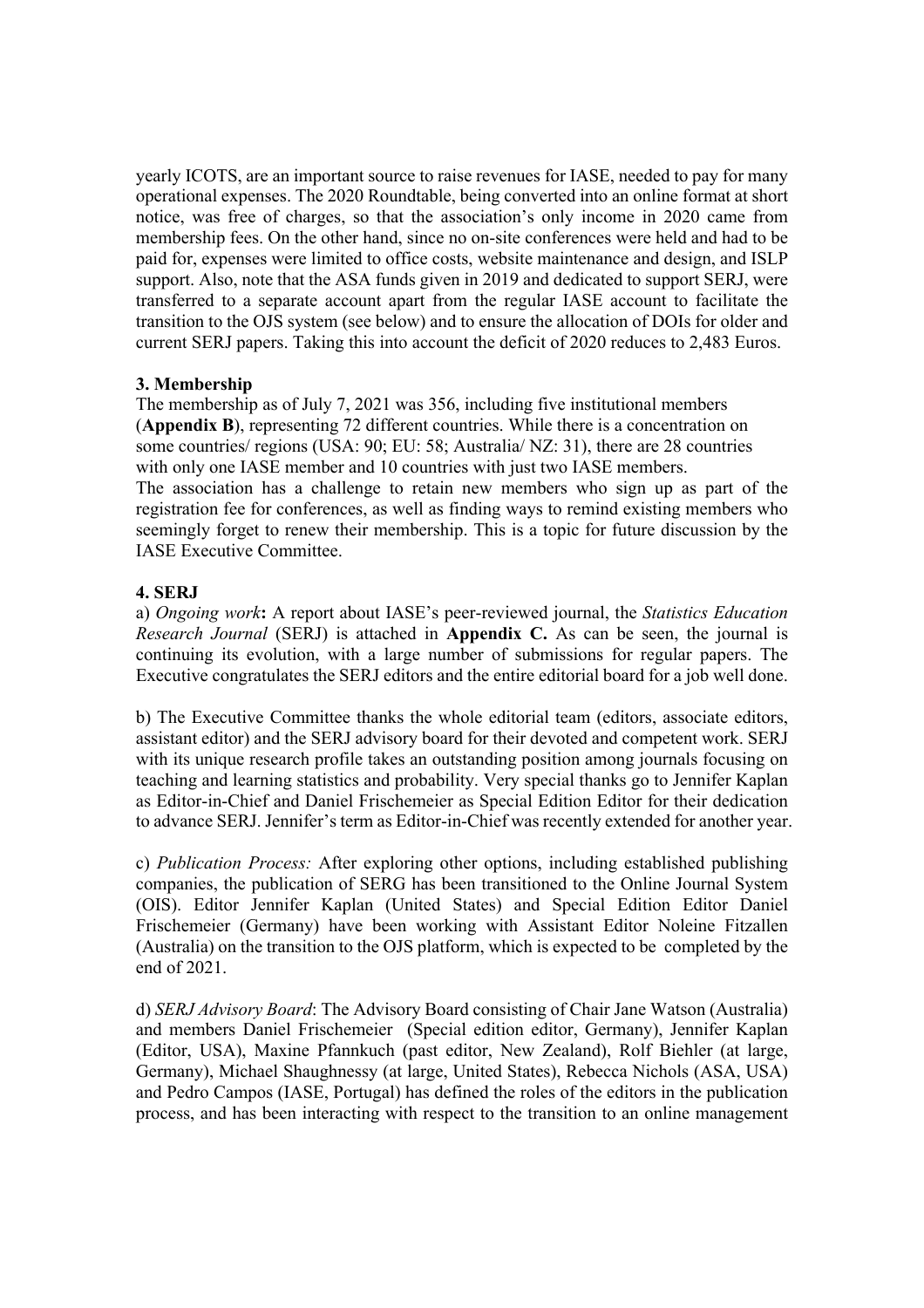system. They also recommended the adoption of DOIs for SERJ, This has been done through Crossref through the efforts of the editors. In the future, all articles processed in OJS will have DOIs, and Daniel Frischemeier has been working with graduate students to add DOIs to articles from past issues. From 2020 on, SERJ is published three times a year (February, June, October) with one issue dedicated as a special topic issue. The next three Special Issues topics are: 2021 Statistics education in South America (initiated by previous Special Issue Editor Manfred Borovcnik), 2022 Data Science Education, and 2023 Early Statistical Thinking.

#### **5. Conferences and events**

#### *a. Past events*

- 2020: **IASE Roundtable**: *New Skills in the Changing World of Statistics Education*  (IPC chair: Sibel Kazak, Turkey), originally scheduled in Nanjing, China preceding the 14th International Congress of Mathematics Education in Shanghai could not be carried out as planned due to the corona pandemic. While ICME has been postponed to 2021, the Roundtable was converted to an Online conference, held between July 6 to July 12, 2020. With 19 submitted papers and 2 posters from presenters spanning across time zones ranging from GMT+12 to GMT-7, scheduling was quite a challenge. On the other hand, the Online format allowed opening the conference to 27 additional participants around the world. The proceedings were edited by Pip Arnold (New Zealand) and are accessible online from the IASE website
- 2021**: The WSC63**, originally to be held in The Hague in The Netherlands between July 11-15, had to be converted to an online conference. Daniel Frischemeier (Germany) served as IASE representative on the 2021 WSC International Program Committee and under his coordination IASE members participated in Invited, Special and Contributed paper sessions. The congress was preceded by a program of short courses. The representative on the short course committee is Alison Gibbs (Canada).

#### *b. Current and Future events*

• **IASE Satellite Conference:** As writing these lines, the 2021 satellite conference is just a few days away with the theme S*tatistics Education in the Era of Data Science.* Unlike at last year's Roundtable, the international program committee had more time to plan the online format. The IPC chair is Kimmo Vehkalahti (Finland), the proceedings editor is Reija Helenius (Finland), Anna Fergusson is in charge of setting up and monitoring the online technology including the Whova agenda. In order to meet all the challenges for a world wide online conference covering across 19 different times zones, the platform Whova was hired which also offers various opportunities for participants to network socially during the conference. With 188 registered participants this satellite far surpasses all previous IASE satellites. The registration fee was very modest, even free for some participants, the expected revenue of around  $4500 \text{ }\epsilon$  compares well with previous satellites. While we all greatly miss not being able to meet and connect with each other in person, the online format undeniably saves resources in terms of airline mileage, kerosene pollution, personal expenses and time (the latter does not apply to the program committees,  $\odot$  ). It remains to be seen which format or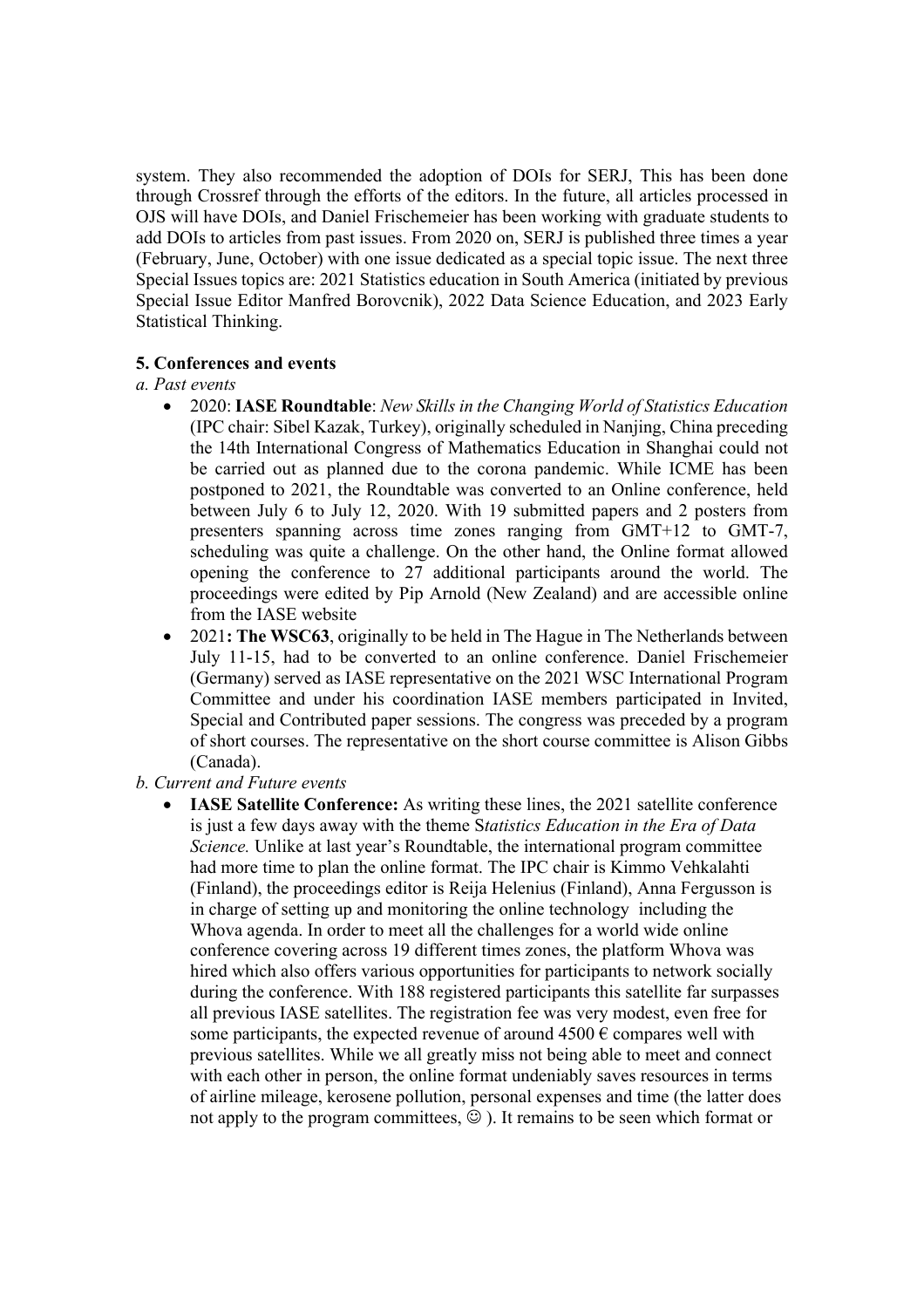which type of mixture in form of a hybrid conference with on-site and online elements will prove to be most efficient for promoting the cause of international exchange and advancement.

- 2022: **ICOTS11** to be held in Rosario, Argentina, between September 11-16, 2022 (re-scheduled to September after a survey among IASE members). Preparations are according to plan. Due to the precarious Covid situation, ICOTS 11 could become the first IASE conference to be held in hybrid format, i.e. with some people convening in Rosario, Argentina, while others participate from their homes or met at local or regional hubs. Bruno de Sousa (Portugal) is IOC chair, Teresita Teran (Argentina) local representative of the IPC and chair of the of the local organizing committee, and Sue Peters is proceedings editor.
- DOIs Gail Burrill is working with the editors for the 2021 Satellite and ICOTS11 to add DOIs to the papers in the conference proceedings and steps are underway to add DOIs to papers from past conferences.

#### **6. The International Statistical Literacy Project (ISLP)**

*Activities and people*: The ISLP has continued another year of successful work. 16,600 students from 31 countries participated in the 2020-21 poster competition for school and university students. The competition for cooperative projects was also held in 2020. Winners of both competitions were announced at the Awards Ceremony at the WSC. Details are available from the ISLP website and the ISLP Newsletter (see website).The network of country coordinators is being expanded, and the project has been generating a rich newsletter with reports about activities and projects in many countries We thank the ISLP Director, Reija Helenius from Statistics Finland, the support of Statistics Finland itself, and contributions of the Deputy Directors: Steve MacFeely (Ireland), Pedro Campos (Portugal) and Adriana D'Amelio (Argentina).

#### **7. IASE Website**

The IASE website continues to evolve and expand and serves as a central platform for the work of the association and for enabling members and others to access the rich set of resources provided by IASE, including papers and articles in SERJ and in the ISLP newsletter, conference proceedings, links to other resources, and so forth. We thank the IASE webmaster, John Shanks (New Zealand) for his dedication and creativity.

#### **8. Elections**

This summer, the term for Stephanie Budgett, Pedro Campos and Teresita Teran serving as vice presidents on the Exec committee ended after 4 years. We are very thankful to them for their energies, ideas and commitment to IASE. According to our statutes Gail Burrill's term as past president ended, while Ayse Bilgin started as the new president right after the WSC and Joachim Engel became past president for the period 2021-2023. To fill the vacant positions, the Executive committee appointed a nomination committee to nominate officers for the 2021-2023 Executive Committee. Committee members were Gail Burrill (Chair, USA), Iddo Gal (Israel), Lucia Zapata-Cardona (Columbia), Jim Ridgway (UK) and Chris Reading (Australia). The committee nominated Pip Arnold (New Zealand), Sibel Kazak (Turkey), Aisling Leavy (Ireland), Mauren Porciúncula (Brazil), Audy Salcedo (Venezuela) and Bruno de Sousa (Portugal) as candidates for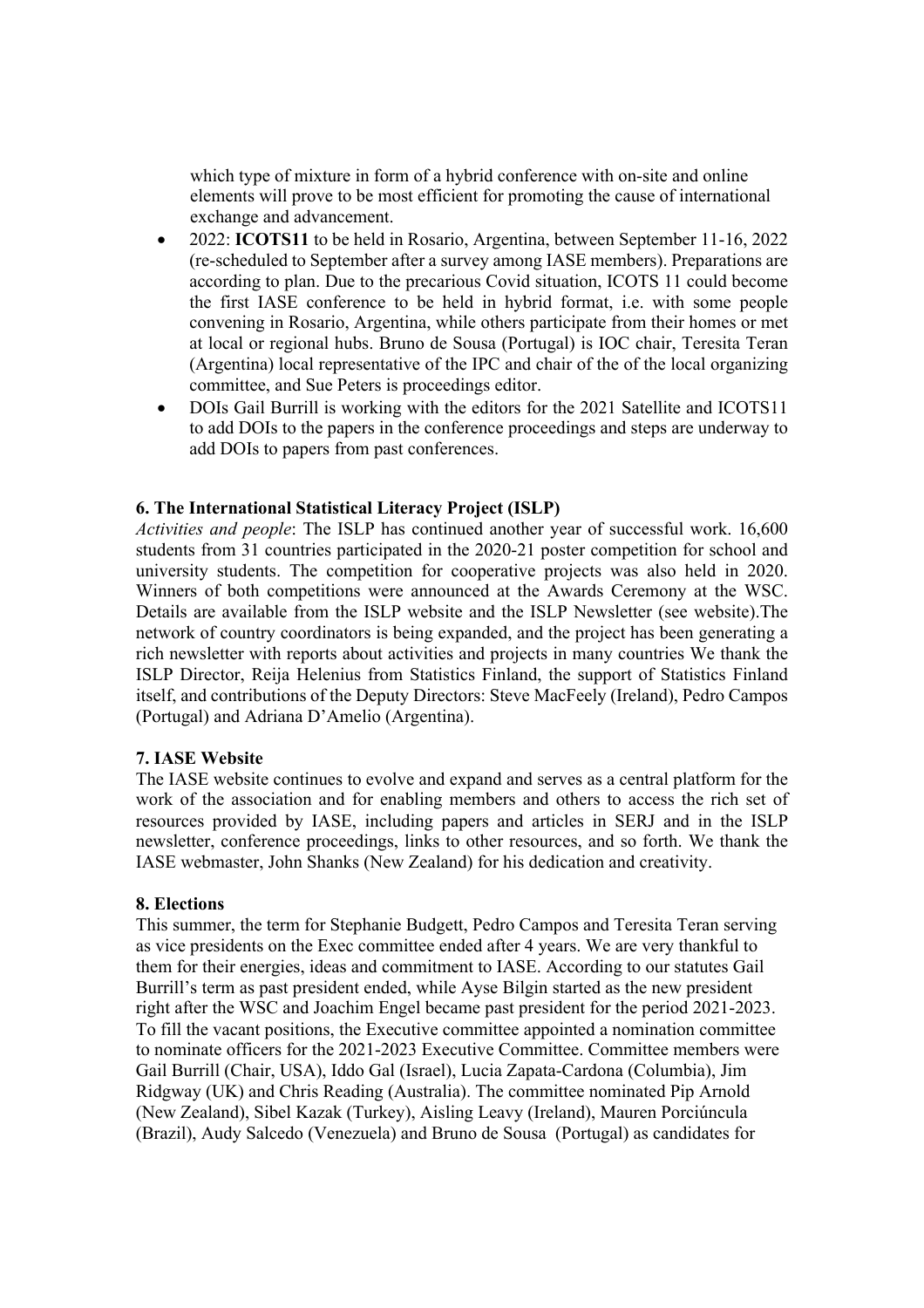vice president and Dani Ben-Zvi (Israel) as only candidate for president-elect. After the electronic vote of IASE members, administered by the ISI permanent office, I am pleased to announce the following 2021-23 Executive Committee:

President: Ayse Bilgin (Australia) President-Elect: Dani Ben-Zvi (Israel) Past-President: Joachim Engel (Germany) Vice-President: Pip Arnold (New Zealand) Vice-President: Rob Gould (United States) Vice President: Sibel Kazak (Turkey) Vice-President: James Kaleli Musyoka (Kenya) Vice-President: Bruno de Sousa (Portugal)

#### **9. Next meeting**

The next meeting of the General Assembly will be held at ICOTS 11 during the week of September 11-16, 2022 in Rosario, Argentina.

**10. Closing and look into the future:** Thanks are sent to all IASE members and supporters for their continued collegiality and trust. We hope to hear from you with ideas or suggestions, and invite you to take part in future activities of the association, so that we can keep IASE's growth and impact in line with its mission.

#### **12. Personal farewell from the outgoing President**

 It was a great pleasure to work with the many members of the IASE Executive Committee, expand our international friendships and benefit from the advice and support of many other association members, especially from the help and wisdom of our former Past-President Gail Burrill (USA) and other prior members of the IASE Executive. I was a pleasure and honor to work with you.

I wish the incoming President Ayse Bilgin, and the incoming Executive committee members and new President-Elect Dani Ben-Zvi a productive and enjoyable time, and look forward to continue working with them as Past-President.

Joachim Engel, Ludwigsburg, Germany, August 23, 2021

Past President (2021-2023), International Association for Statistical Education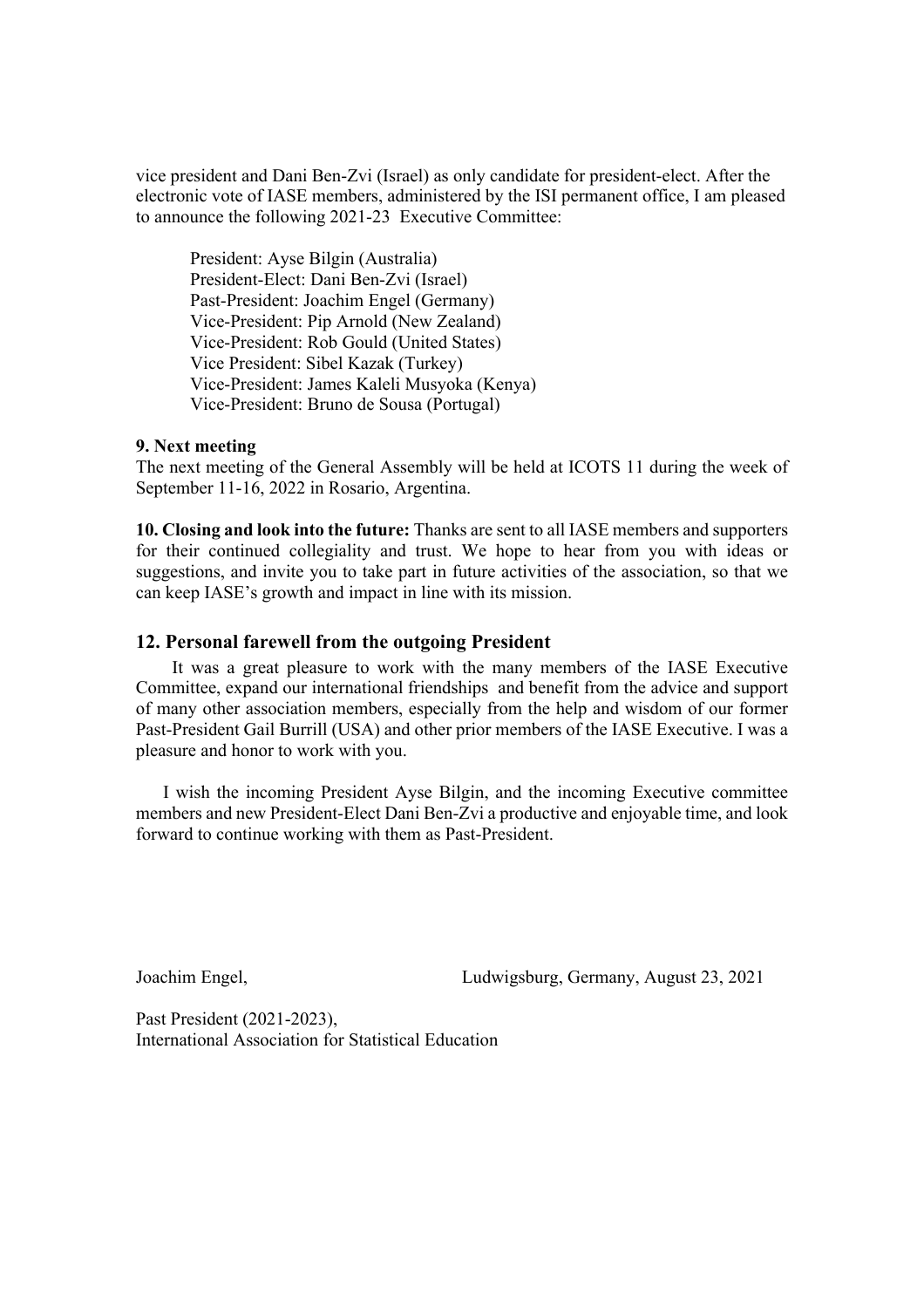| <b>INCOME</b>                                    |                    |                   |                    |                  |                                                                          |                                                                                                |                                                                                     |
|--------------------------------------------------|--------------------|-------------------|--------------------|------------------|--------------------------------------------------------------------------|------------------------------------------------------------------------------------------------|-------------------------------------------------------------------------------------|
|                                                  | <b>2020</b>        | 2019              | 2018               | 2017             |                                                                          |                                                                                                |                                                                                     |
| Membership / contributions<br>Individual members | 7352               | 7.151             | 7.070              | 9.655            | $\begin{array}{r} 2016 \\ 10.137 \\ 888 \\ 14.341 \\ 22.562 \end{array}$ | $\begin{array}{r} 2014 \\ 8.075 \\ \begin{array}{r} 0.075 \\ 1.032 \\ \end{array} \end{array}$ | $\begin{array}{r l}\n 2012 \\ & 1.995 \\ & 1.995 \\ \hline\n & 1.999\n \end{array}$ |
| Institutional members                            | 999                | 400               | 445                | 428              |                                                                          |                                                                                                |                                                                                     |
| <b>ISLP</b> donations                            |                    |                   | 967                | $\frac{210}{10}$ |                                                                          |                                                                                                |                                                                                     |
| Other income                                     |                    | 27.024            | 10.309             | 12.530           |                                                                          |                                                                                                |                                                                                     |
| <b>TOTAL INCOME</b>                              | 8007               | 34.575            | 18.120             | 21.823           |                                                                          |                                                                                                |                                                                                     |
| EXPENSES                                         |                    |                   |                    |                  |                                                                          |                                                                                                |                                                                                     |
| <b>Organisation</b><br>Travel and meetings       | $\tilde{\circ}$    | 17.422            | 25057              | 1.003            |                                                                          |                                                                                                |                                                                                     |
| <b>ISLP</b> costs                                |                    |                   |                    |                  |                                                                          |                                                                                                |                                                                                     |
| Postage/ freight                                 | $\vec{8}$          | 165               | 101                | $\frac{4}{8}$    |                                                                          |                                                                                                |                                                                                     |
| Other                                            | 1053               |                   | 8499               | 7.430            |                                                                          |                                                                                                |                                                                                     |
| Computer costs                                   | 5689               | 2.152             | 2.080              | 2.130            |                                                                          |                                                                                                |                                                                                     |
| <b>Stationary</b>                                |                    | $\frac{4}{3}$     | $\approx$          | $\vec{8}$        |                                                                          |                                                                                                |                                                                                     |
| Office equipment                                 |                    |                   | $\infty$           | $\infty$         |                                                                          |                                                                                                |                                                                                     |
| Telephone                                        |                    |                   | $\vec{q}$          | 22               |                                                                          |                                                                                                |                                                                                     |
| Insurance                                        | 242                | 561               | 320                | 566              |                                                                          |                                                                                                |                                                                                     |
| Bank charges                                     | 985                | 1.285             | 1.852              | 269              |                                                                          |                                                                                                |                                                                                     |
| Staff costs (allocated)                          | 4675               | 02.450            | 6.375              | 2.215            |                                                                          |                                                                                                |                                                                                     |
| Consultants                                      |                    | 95                |                    |                  |                                                                          |                                                                                                |                                                                                     |
| Website+ Webshop maintenance                     | 1624               | 1.879             | 2420               |                  |                                                                          |                                                                                                |                                                                                     |
| Auditors                                         | 448                | 466               | 909                | 889              |                                                                          |                                                                                                |                                                                                     |
| Correction ASA Support SERJ                      | 14152              |                   |                    |                  |                                                                          |                                                                                                |                                                                                     |
| Total organisation                               | 25773              | 30.218            | 28.417             | 14.270           |                                                                          |                                                                                                |                                                                                     |
| Depreciation debtors                             | $\frac{1}{2}$      | 096               | 2.484              | 666              |                                                                          |                                                                                                |                                                                                     |
| <b>TOTAL EXPENSES</b>                            | 25.761             | 31.178            | 30.901             | 15.269           |                                                                          |                                                                                                |                                                                                     |
| RESULT BEFORE FINANCIAL INCOME                   | -17.754            | 3397              | $-12.781$          | 6.554            |                                                                          |                                                                                                |                                                                                     |
| Equity Interest                                  | 1.119              | 11.332            | $-4.502$           | 2.310            |                                                                          |                                                                                                |                                                                                     |
| <b>RESULT OF THE YEAR</b>                        | $-16.635$          | 14.729            | -17.283            | 8.864            |                                                                          |                                                                                                |                                                                                     |
|                                                  | 119.491            |                   |                    |                  |                                                                          |                                                                                                |                                                                                     |
| Year-end adjustments<br>Equity Fund january 1    |                    | 104.762           | 122.045            | 113.181          |                                                                          |                                                                                                |                                                                                     |
| Result<br>Equity Fund december 31                | 102.856<br>-16.635 | 119.491<br>14.729 | 104.762<br>-17.283 | 122.045<br>8.864 |                                                                          |                                                                                                |                                                                                     |
|                                                  |                    |                   |                    |                  |                                                                          |                                                                                                |                                                                                     |
| <b>ISLP (Balance Sheet)</b>                      |                    | 7.069             |                    |                  |                                                                          |                                                                                                |                                                                                     |

**STATEMENT OF INCOME AND EXPENDITURE IASE**

International Statistical Institute, The Hague<br>STATEMENT OF INCOME AND EXPENDITURE IASE

International Statistical Institute, The Hague

1) ASA support for SERJ transferred to separate account ASA support for SERJ transferred to separate account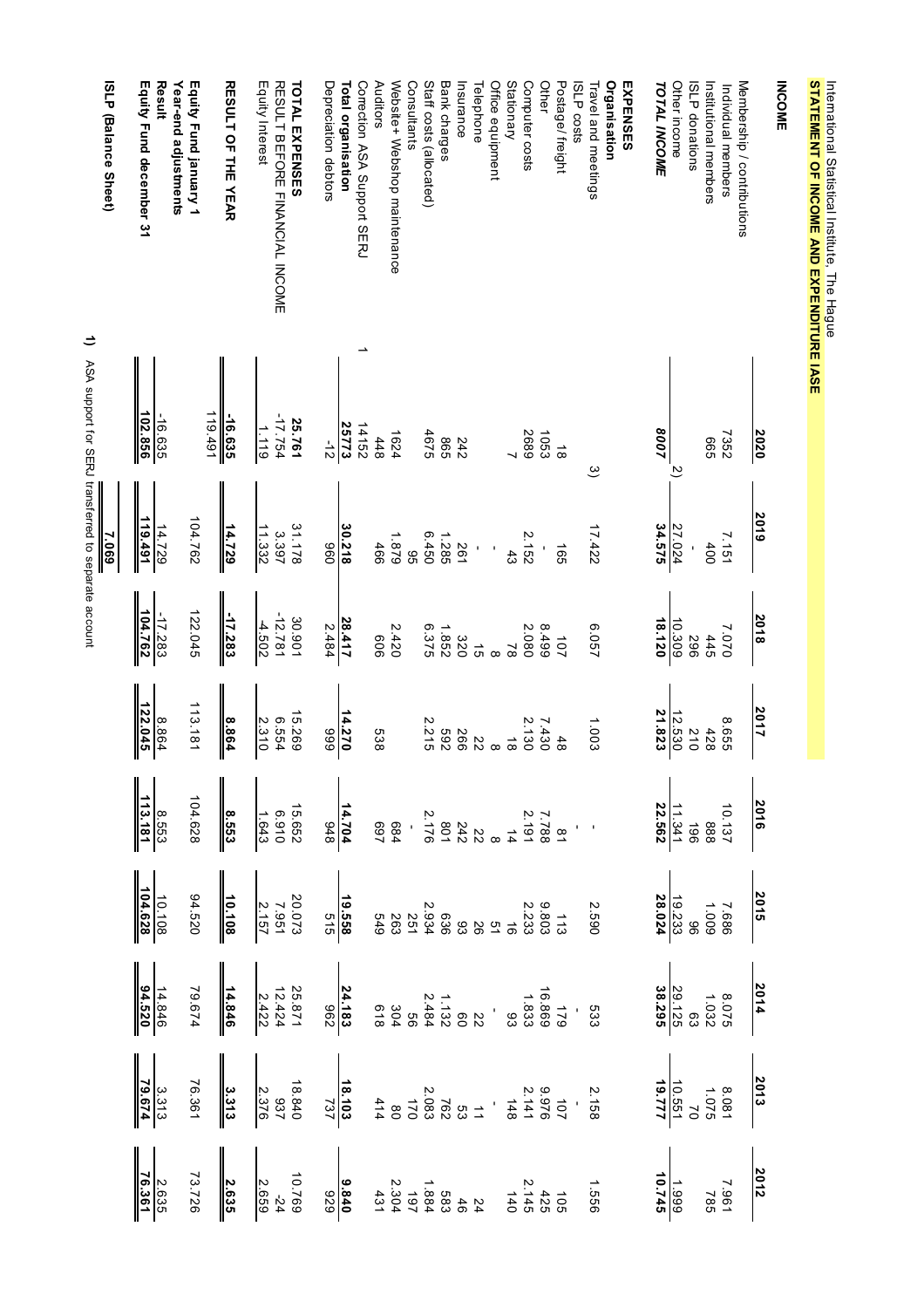# Appendix B: Membership Report **Appendix B: Membership Report**

Our 356 (including 5 institutional) members are from 72 different countries. While there is a concentration on some countries/ regions, there are 28 countries with only one IASE member and 10 Countries with just two IASE members.

| 323<br>328<br>392<br>396                                                                   |  |  | 375 | 401 | $rac{3}{3}$ | នី                       | 339       | 336             | $\frac{3}{2}$     | 321             | 340               |                                                           | TOTAL            |
|--------------------------------------------------------------------------------------------|--|--|-----|-----|-------------|--------------------------|-----------|-----------------|-------------------|-----------------|-------------------|-----------------------------------------------------------|------------------|
|                                                                                            |  |  |     |     |             |                          |           |                 |                   |                 |                   |                                                           |                  |
| $\vec{0}$<br>ō<br>ဖ<br>ဖ<br>ဖ<br>$\infty$                                                  |  |  |     |     |             | ō                        |           |                 |                   | $\infty$        | ဖ                 | Institutional                                             | ASE87            |
|                                                                                            |  |  |     |     |             |                          |           |                 |                   |                 |                   | *** Included in paid figure                               |                  |
| និ<br>391<br>366<br>314<br>319<br>384<br>389                                               |  |  |     |     |             | 382                      | 332       | 329             | និ                | ះ               | នីក               |                                                           | Total Personal   |
|                                                                                            |  |  |     |     |             |                          |           |                 |                   |                 |                   |                                                           |                  |
| ς<br>c<br>6<br>$\vec{z}$                                                                   |  |  |     |     |             |                          |           |                 |                   |                 |                   | Teachers - Developing Countries (new 2016)                | <b>ASE804L</b>   |
| c<br>တ<br>$\infty$<br>$\vec{u}$                                                            |  |  |     |     |             |                          |           |                 |                   |                 |                   | Teachers - Developed Countries (new 2016)                 | <b>IASE804D</b>  |
| ω<br>c<br>┙                                                                                |  |  |     |     |             |                          |           |                 |                   |                 |                   | Students - Developing Countries (new 2016)                | <b>ASE803L</b>   |
| ω<br>$\infty$<br>Z<br>4                                                                    |  |  |     |     |             |                          |           |                 |                   |                 |                   | Sindents - Developed Countries (new 2016)                 | <b>IASE803D</b>  |
| n.a.<br>$\circ$<br>$\circ$<br>$\circ$<br>n.a.<br>c<br>n.a.                                 |  |  |     |     |             | n.a.                     | n.a.      |                 |                   |                 |                   | ICOTS9 (18 months less dev)                               | <b>ASE802</b>    |
| n.a.<br>76<br>$\circ$<br>$\circ$<br>٦.<br>2<br>n.a.                                        |  |  |     |     |             | n.a.                     | n.a       | 34              |                   |                 |                   | ICOTS9 (18 months dev)                                    | <b>ASE801</b>    |
| 10<br>50<br>$\vec{o}$<br>ō<br>$\vec{o}$<br>$\infty$<br>6                                   |  |  |     |     |             | ă                        | $\vec{0}$ | 6               | $\mathbf{c}$      | $\circ$         | ဖ                 | Free: Honorary Members,<br><b>ISILife</b> ,<br>Exempt *** | <b>IASE88/89</b> |
| F<br>L                                                                                     |  |  |     |     |             | $\overline{\phantom{0}}$ |           |                 |                   | $\sim$          | ω                 | Extra-ordinary Members ***                                | <b>ASE86</b>     |
| ω<br>4<br>c<br>┙<br>J<br>$\infty$<br>$\infty$                                              |  |  |     |     |             | ω                        | ω         | ယ               | Z                 | $\circ$         | $\circ$           | ISI + IASE Developing Countries - Retired                 | <b>IASE85</b>    |
| ပ္ပ<br>32<br>29<br>gδ<br>32<br>27<br>25                                                    |  |  |     |     |             | 32                       | 32        | အိ              | ಹ                 | ಠ               | SO                | ISI + IASE Developing Countries                           | <b>ASE84</b>     |
| 50<br>50<br>$\frac{1}{4}$<br>ಕ<br>ದ<br>92<br>28                                            |  |  |     |     |             | 9                        | S         | c               | c                 | တ               | თ                 | ISI + IASE Developed Countries - Retired                  | <b>IASE83</b>    |
| 27<br>93<br>83<br>57<br>2<br>88<br>88                                                      |  |  |     |     |             | 93                       | 107       | $\frac{103}{2}$ | 115               | $\frac{1}{10}$  | $\frac{118}{118}$ | ISI + IASE Developed Countries                            | <b>IASE82</b>    |
| 0<br>$\circ$<br>$\circ$                                                                    |  |  |     |     |             |                          |           |                 |                   |                 |                   | Developing Countries - Retired (new 2016)                 | <b>IASE81R</b>   |
| ပ္ပ<br>$\overline{d}$<br>အိ<br>$^{40}$<br>41<br>$^{40}$<br>48                              |  |  |     |     |             | 88                       | 42        | 25              | <b>G</b>          | G               | c                 | Developing Countries                                      | IASE81           |
| თ<br>$\infty$<br>$\circ$                                                                   |  |  |     |     |             |                          |           |                 |                   |                 |                   | Developed Countries - Retired (new 2016)                  | ASE80R           |
| 126<br>125<br><b>186</b><br>$\vec{5}$<br>$\overline{5}$<br>96<br>$\overline{9}$            |  |  |     |     |             | $\frac{1}{10}$           | 132       | $\frac{1}{2}$   | 148               | $\overline{56}$ | $\frac{1}{2}$     | Developed Countries                                       | <b>ASE80</b>     |
|                                                                                            |  |  |     |     |             |                          |           |                 |                   |                 |                   |                                                           |                  |
| 19.12.13 30.10<br>1/4<br>31.12.15<br>29.12.16 31.12.17<br>28.11.18<br>05.07.20<br>24.08.21 |  |  |     |     |             | 31.12.12                 | 05.12.11  |                 | 31.12.09 31.12.10 | 18.12.08        | 19.12.07          |                                                           |                  |
| 2013<br>2014<br>2015<br>2016<br>2017<br>2018<br>2019                                       |  |  |     |     |             | 2012                     | 2011      | 2010            | <b>2009</b>       | 2008            | 2007              |                                                           |                  |
|                                                                                            |  |  |     |     |             |                          |           |                 |                   |                 |                   | IASE Members hip Interim Report                           |                  |
|                                                                                            |  |  |     |     |             |                          |           |                 |                   |                 |                   |                                                           |                  |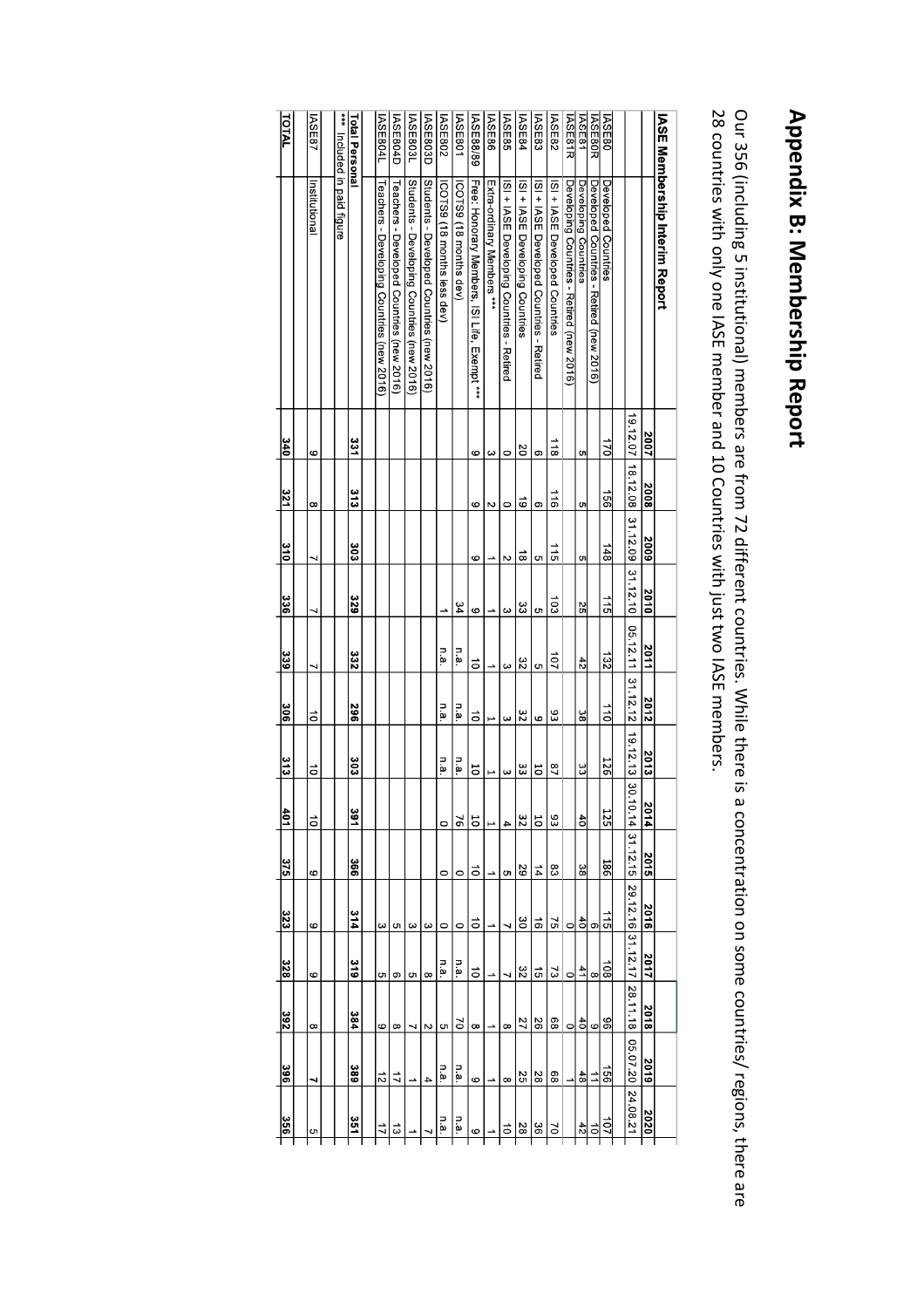# **Appendix C SERJ Report 2020-2021**

SERJ has had an increasing number of regular paper submissions. Below is a summary of manuscripts submitted and published between 1 January 2014 and 24 August 2021. Note the special issues in 2017 were extra issues. From 2020 on, we decided on 3 issues per year (published in February, June and November), of which one issue is for special topic.

| <b>Time</b><br>period        | Number of<br>Regular<br><i>paper</i> new<br>submissio<br>ns | <b>Number</b><br>of Regular<br><i>paper</i> re-<br>submissio<br>ns | <b>Number</b><br><b>of</b><br>Regular<br>papers<br>rejected | Number of<br><b>Regular</b><br>papers<br>published | Number of<br><b>Special</b><br>issue<br>papers<br>published |
|------------------------------|-------------------------------------------------------------|--------------------------------------------------------------------|-------------------------------------------------------------|----------------------------------------------------|-------------------------------------------------------------|
| Jan 2014 -<br>Dec 2014       | 24                                                          | 5                                                                  | 10                                                          | $May - 4$                                          | $1$ Nov - 16<br>(Petocz)                                    |
| Jan 2015 -<br>Dec 2015       | 35                                                          | 8                                                                  | 25                                                          | $May - 5$<br>$Nov - 5$                             |                                                             |
| Jan 2016 -<br>Dec 2016       | 39                                                          | 24                                                                 | 27                                                          | $May - 2$                                          | $2Nov - 13$<br>(Petocz)                                     |
| Jan 2017 -<br>Dec 2017       | 75                                                          | 33                                                                 | 47                                                          | $May - 7$<br>$Nov - 9$                             | $3$ May - 18<br>(Borovcnik)<br>$4Nov - 12$<br>(Groth)       |
| Jan 2018 -<br>Dec 2018       | 61                                                          | 24                                                                 | 42                                                          | $May-8$<br>$Nov - 14$                              |                                                             |
| Jan 2019 -<br>Dec 2019       | 74                                                          | 19                                                                 | 54                                                          | $May - 7$<br>Nov-5                                 |                                                             |
| <b>Jan 2020-</b><br>Dec 2020 | 75                                                          | 32                                                                 | 56                                                          | June $-5$<br>$Dec-4$                               | $5Feb - 18$<br>(Borovcnik)                                  |
| Jan 2021 -<br>Dec 2021       | 48*                                                         |                                                                    | 33                                                          | June - $5$                                         |                                                             |

#### **Overall Summary of SERJ papers**

\*through August 24, 2021

**<sup>1</sup>**Special issue on "A global view of statistics education research". Guest Editors: Delia North, Enriqueta Reston, and Lisbeth Cordani.

**<sup>2</sup>**Special issue on "Learning and teaching probability in statistics". Guest Editors: Egan Chernoff, Efi Paparistodemou, and Dionysia Bakogianni.

**<sup>3</sup>**Special issue on "Statistical Literacy". Guest Editors: Jim Ridgway and James Nicholson.

<sup>4</sup> Special issue from the 9<sup>th</sup> Statistical Reasoning, Thinking and Literacy Forum on "Reasoning about models and modelling in the context of informal statistical inference". Guest Editors: Rolf Biehler, Daniel Frischemeier, and Susanne Podworny.